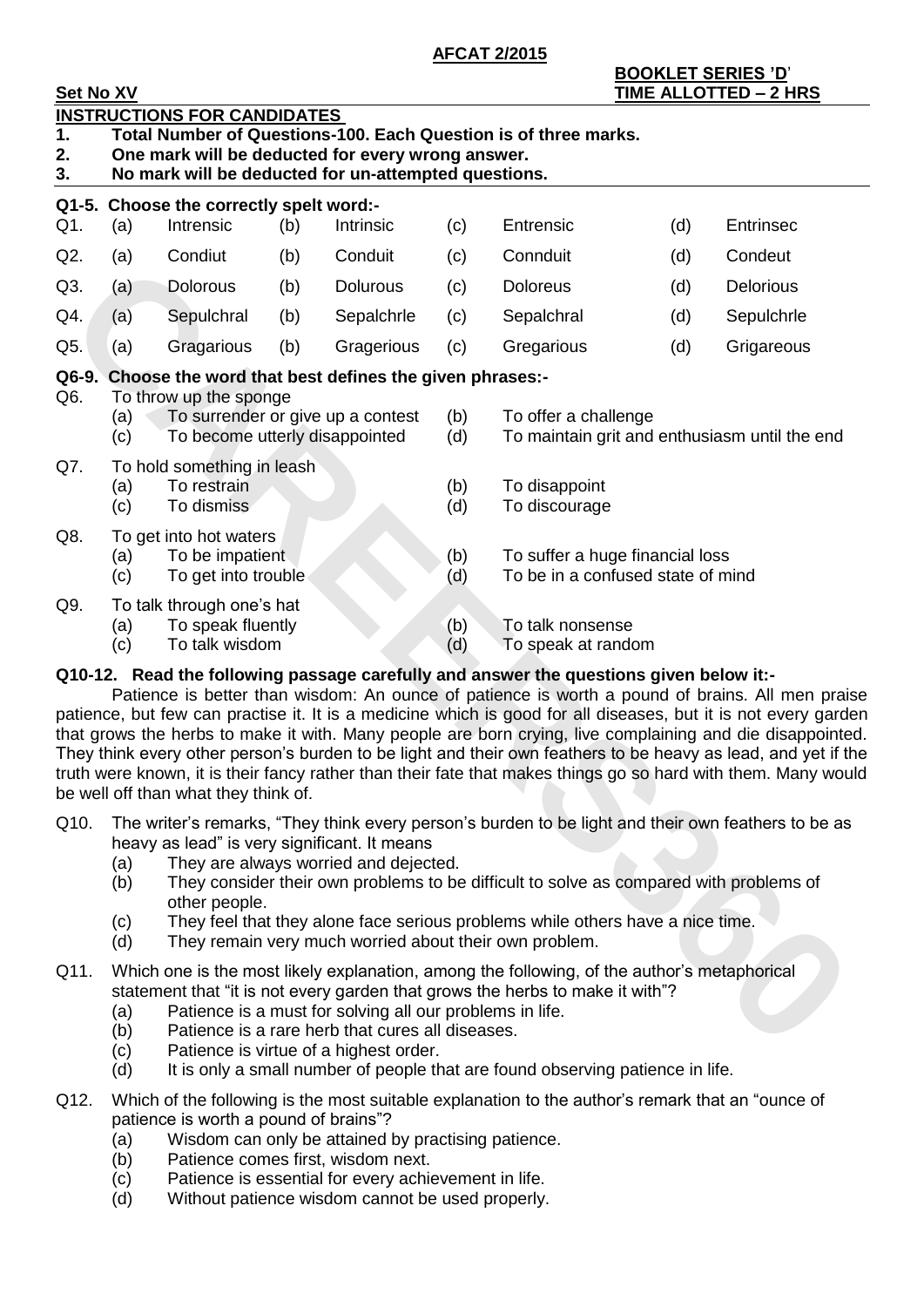| Q13. | Refractory               |                                                                                         |     |                 |            | Q13-16. Choose the word which is nearly opposite in meaning to the given word:-                                                                                                                                                                                                     |     |                 |
|------|--------------------------|-----------------------------------------------------------------------------------------|-----|-----------------|------------|-------------------------------------------------------------------------------------------------------------------------------------------------------------------------------------------------------------------------------------------------------------------------------------|-----|-----------------|
|      | (a)                      | Refreshing                                                                              | (b) | Burdensome (c)  |            | Privileged                                                                                                                                                                                                                                                                          | (d) | Manageable      |
| Q14. | Insolent<br>(a)          | Sullen                                                                                  | (b) | Affable         | (c)        | Determined                                                                                                                                                                                                                                                                          | (d) | Rich            |
| Q15. | (a)                      | Acrimonious<br>Legal                                                                    | (b) | Severe          | (c)        | Cursive                                                                                                                                                                                                                                                                             | (d) | Harmonious      |
| Q16. | Sceptic<br>(a)           | Cryptic                                                                                 | (b) | <b>Believer</b> | (c)        | Support                                                                                                                                                                                                                                                                             | (d) | Eminent         |
|      |                          |                                                                                         |     |                 |            | Q17-20. Choose the word which is nearest in meaning to the given word:-                                                                                                                                                                                                             |     |                 |
| Q17. | Penchant<br>(a)          | Liking                                                                                  | (b) | Eagerness       | (c)        | <b>Disability</b>                                                                                                                                                                                                                                                                   | (d) | <b>Keenness</b> |
| Q18. | <b>Debilitate</b><br>(a) | Weaken                                                                                  | (b) | <b>Attack</b>   | (c)        | Surmount                                                                                                                                                                                                                                                                            | (d) | Destroy         |
| Q19. | Anathema<br>(a)          | <b>Religious Chant</b>                                                                  |     | Pun<br>(b)      | (c)        | <b>Musical Subject</b>                                                                                                                                                                                                                                                              | (d) | Curse           |
| Q20. | <b>Nebulous</b><br>(a)   | <b>Tiny</b>                                                                             | (b) | Vague           | (c)        | Insignificant                                                                                                                                                                                                                                                                       | (d) | Inadequate      |
|      | are suitable for you.    |                                                                                         |     |                 |            | far as your career is concerned. You need to $(25)$ what occupational groups, (26) and type of organization                                                                                                                                                                         |     |                 |
| Q21. | (a)                      | enticing                                                                                | (b) | exciting        | (c)        | encharming                                                                                                                                                                                                                                                                          | (d) | enhancing       |
| Q22. | (a)                      | catching                                                                                | (b) | offsetting      | (c)        | grabbing                                                                                                                                                                                                                                                                            | (d) | conceiving      |
| Q23. | (a)                      | delay                                                                                   | (b) | hindrance       | (c)        | application                                                                                                                                                                                                                                                                         | (d) | execution       |
| Q24. | (a)                      | desirable                                                                               | (b) | deciphered      | (c)        | inevitable                                                                                                                                                                                                                                                                          | (d) | acceptable      |
| Q25. | (a)                      | check                                                                                   | (b) | classify        | (c)        | divide                                                                                                                                                                                                                                                                              | (d) | analyse         |
| Q26. | (a)                      | specifications (b)                                                                      |     | limitations     | (c)        | qualifications                                                                                                                                                                                                                                                                      | (d) | identification  |
|      |                          | Q27-30. words explains the meaning of the following idioms:-                            |     |                 |            |                                                                                                                                                                                                                                                                                     |     |                 |
| Q27. | (a)<br>(b)<br>(c)<br>(d) | A bull in a china shop                                                                  |     |                 |            | A person who is very ugly but loves the beautiful things of life<br>A person who takes a sadistic delight in harming innocent people<br>A person who becomes too excited where no excitement is warranted<br>A rough and clumsy person at a place where skill and care are required |     |                 |
| Q28. | (a)<br>(c)               | To flog a dead horse<br>To act in a foolish way<br>To revive interest in an old subject |     |                 | (b)<br>(d) | To waste one's efforts<br>To revive old memories                                                                                                                                                                                                                                    |     |                 |
| Q29. | (a)                      | A fool's errand<br>A blunder                                                            |     |                 | (b)        | An impossible task                                                                                                                                                                                                                                                                  |     |                 |

### **Q21-26.Select the most appropriate word from the options against each number:-**

| Q21. | (a) | enticing       | (b) | exciting    | (c) | encharming     | (d) | enhancing      |
|------|-----|----------------|-----|-------------|-----|----------------|-----|----------------|
| Q22. | (a) | catching       | (b) | offsetting  | (c) | grabbing       | (d) | conceiving     |
| Q23. | (a) | delay          | (b) | hindrance   | (c) | application    | (d) | execution      |
| Q24. | (a) | desirable      | (b) | deciphered  | (c) | inevitable     | (d) | acceptable     |
| Q25. | (a) | check          | (b) | classify    | (c) | divide         | (d) | analyse        |
| Q26. | (a) | specifications | (b) | limitations | (c) | qualifications | (d) | identification |

#### **Q27-30. words explains the meaning of the following idioms**:-

#### Q27. A bull in a china shop

- (a) A person who is very ugly but loves the beautiful things of life
- (b) A person who takes a sadistic delight in harming innocent people
- (c) A person who becomes too excited where no excitement is warranted
- (d) A rough and clumsy person at a place where skill and care are required

#### Q28. To flog a dead horse

 $Q30.$ 

| (a)<br>(c) | To act in a foolish way<br>To revive interest in an old subject | (b)<br>(d) | To waste one's efforts<br>To revive old memories |
|------------|-----------------------------------------------------------------|------------|--------------------------------------------------|
| (a)<br>(c) | A fool's errand<br>A blunder<br>A useless undertaking           | (b)<br>(d) | An impossible task<br>None of these              |
| (a)        | The alpha and the omega<br>The beginning and the end            | (b)        | A nice act                                       |

(c) The stars and the moon (d) Very costly

## **Q31-65. Choose the most appropriate answer:-**

- Q31. Lines joining places of equal temperature are called
	- (a) Isotherms (b) Isohyets (c) Isomers (d) Isobars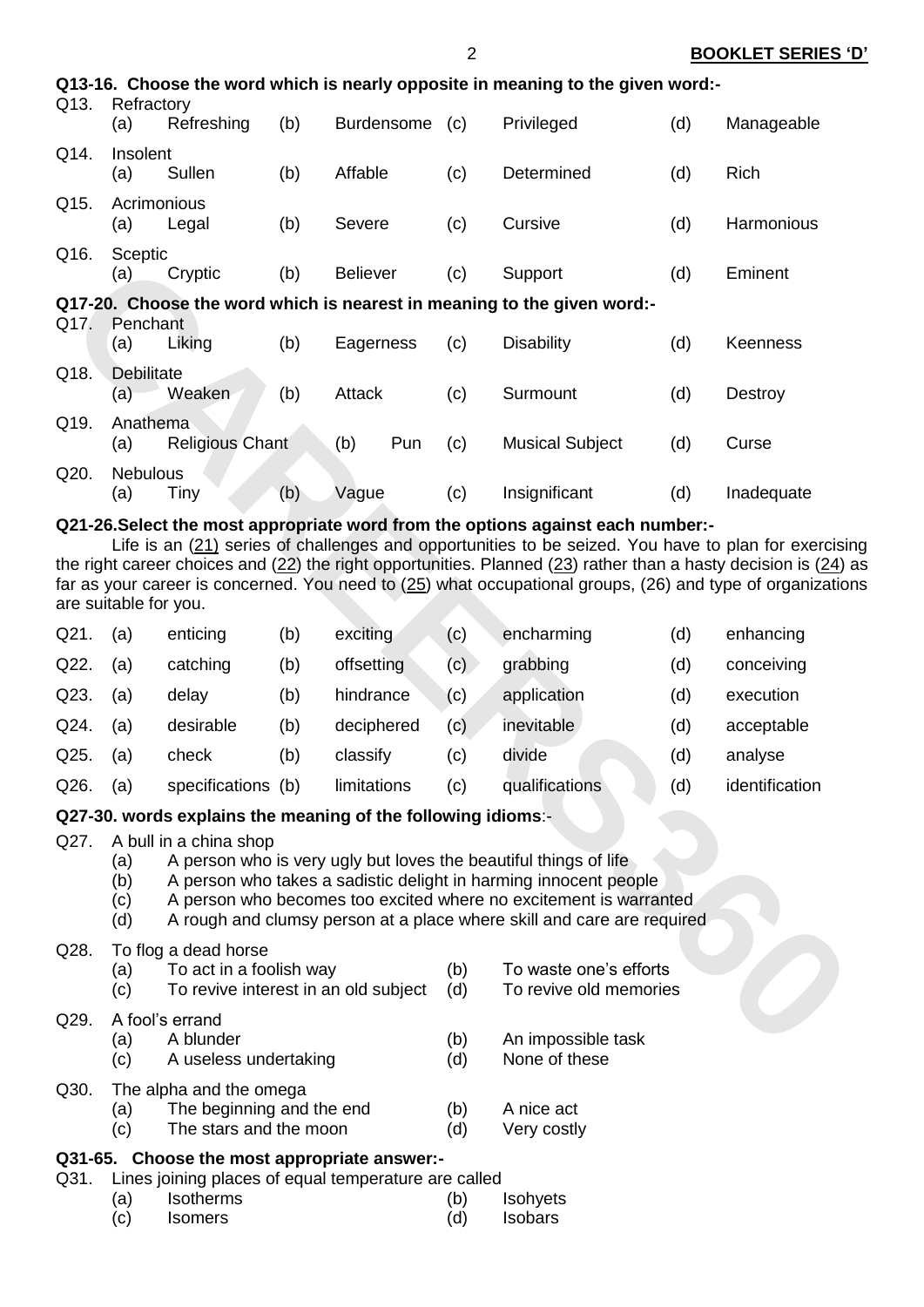| Q32. | Recently tested Agni-V missile is capable of carrying nuclear payload of<br>1000 Kg<br>1500 Kg<br>(a)<br>(b)<br>2000 Kg<br>(d)<br>2500 Kg<br>(c) |                                                                                                      |     |                 |                                  |                                           |                                                                                                                               |     |                                                                                                  |  |
|------|--------------------------------------------------------------------------------------------------------------------------------------------------|------------------------------------------------------------------------------------------------------|-----|-----------------|----------------------------------|-------------------------------------------|-------------------------------------------------------------------------------------------------------------------------------|-----|--------------------------------------------------------------------------------------------------|--|
| Q33. | (a)                                                                                                                                              | phenomenon of radiation?<br>Scattering                                                               |     |                 | (b)                              | <b>Diffraction</b>                        | Sir C.V. Raman was awarded Noble Prize for his work connected with which of the following                                     |     |                                                                                                  |  |
|      | (c)                                                                                                                                              | Interference                                                                                         |     |                 | (d)                              |                                           | Polarization                                                                                                                  |     |                                                                                                  |  |
| Q34. |                                                                                                                                                  | autobiography by the name of                                                                         |     |                 |                                  |                                           |                                                                                                                               |     | Vinod Mehta an eminent Indian journalist and founder editor-in-chief of 'Outlook' published his  |  |
|      | (a)<br>(c)                                                                                                                                       | Lucknow Boy: A Memoir<br><b>Accidental Prime Minister</b>                                            |     |                 | (b)<br>(d)                       |                                           | One Life is Not Enough<br>The Substance and the Shadow                                                                        |     |                                                                                                  |  |
| Q35. | (a)<br>(c)                                                                                                                                       | Natural radioactivity was discovered by<br><b>Marie Curie</b><br>Henry Bacquerel                     |     |                 | (b)<br>(d)                       | <b>Earnest Rutherford</b><br>Enrico Fermi |                                                                                                                               |     |                                                                                                  |  |
| Q36. |                                                                                                                                                  | How many days moon takes to revolve around the earth?                                                |     |                 |                                  |                                           |                                                                                                                               |     |                                                                                                  |  |
|      | (a)                                                                                                                                              | $26\frac{1}{3}$                                                                                      | (b) | $27\frac{1}{3}$ | (c)                              | $28\frac{2}{3}$                           |                                                                                                                               | (d) | 29 $\frac{1}{2}$                                                                                 |  |
| Q37. | (a)<br>(c)                                                                                                                                       | Who was the Viceroy when the Simon Commission visited India?<br><b>Lord Chelmsford</b><br>Lord Irwin |     |                 | (b)<br>(d)                       |                                           | Lord Reading<br>Lord Wellington                                                                                               |     |                                                                                                  |  |
| Q38. | (a)<br>(c)                                                                                                                                       | <b>Rail Tech</b><br>Kayakalp                                                                         |     |                 | (b)<br>(d)                       | Sankalp<br>Navachar                       |                                                                                                                               |     | What is the name of 'Innovative Council' proposed in the Rail Budget 2015 to promote innovation? |  |
| Q39. | (a)<br>(c)                                                                                                                                       | Pran<br>Dilip Kumar                                                                                  |     |                 | (b)<br>(d)                       |                                           | Who has been awarded the Dada Saheb Phalke Award for the year 2014?<br>Shashi Kapoor<br>Amitabh Bachchan                      |     |                                                                                                  |  |
| Q40. | (a)<br>(c)                                                                                                                                       | NITI Vakya<br>NITI Vajpayee                                                                          |     |                 | (b)<br>(d)                       |                                           | Think-tank of Government of India that replaced Planning Commission on 01 January 2015 is<br><b>NITI Dharma</b><br>NITI Aayog |     |                                                                                                  |  |
| Q41. | (a)<br>(c)                                                                                                                                       | Todar Mal was associated with<br><b>Music</b><br>Finance                                             |     |                 | in Akbar's durbar.<br>(b)<br>(d) | Literature                                | Law Reforms                                                                                                                   |     |                                                                                                  |  |
| Q42. | (a)<br>(c)                                                                                                                                       | Which city will host the 2022 Common Wealth Games?<br>Gold Coast, Australia<br>Lusaka, Zambia        |     |                 | (b)<br>(d)                       |                                           | Durban, South Africa<br>Nairobi, Kenya                                                                                        |     |                                                                                                  |  |
| Q43. | (a)<br>(c)                                                                                                                                       | In which atmospheric layer are the communication satellites located?<br>Stratosphere<br>Troposphere  |     |                 | (b)<br>(d)                       |                                           | lonosphere<br>Mesosphere                                                                                                      |     |                                                                                                  |  |
| Q44. | (a)                                                                                                                                              | Animals active at night are called<br>Diurnal                                                        | (b) | Nocturnal       |                                  | (c)                                       | Parasites                                                                                                                     | (d) | Nacto-diurnal                                                                                    |  |
| Q45. | (a)                                                                                                                                              | The book, 'Born Again on the Mountain' is authored by<br>Pooja Rani                                  | (b) | Arunima Sinha   |                                  | (c)                                       | Bachendri Pal (d)                                                                                                             |     | Urbashi Lal                                                                                      |  |
| Q46. | (a)<br>(c)                                                                                                                                       | Serena Williams defeated<br><b>Venus Williams</b><br>Maria Sharapova                                 |     |                 | (b)<br>(d)                       |                                           | Sania Mirza<br>Ana Ivanovic                                                                                                   |     | to win the women's singles title of Australian Open 2015.                                        |  |
| Q47. | (a)<br>(c)                                                                                                                                       | The present chairman of ISRO is<br><b>MYS Prasad</b><br><b>AS Kiran Kumar</b>                        |     |                 | (b)<br>(d)                       |                                           | <b>Shailesh Nayak</b><br>K Radhakrishnan                                                                                      |     |                                                                                                  |  |
| Q48. | (a)                                                                                                                                              | Sri Lanka                                                                                            | (b) | <b>Bahrain</b>  | (c)                              | Cambodia                                  | Which of the following Asian countries celebrates its Independence Day on 4 <sup>th</sup> February?                           | (d) | Bangladesh                                                                                       |  |

# **3 BOOKLET SERIES 'D'**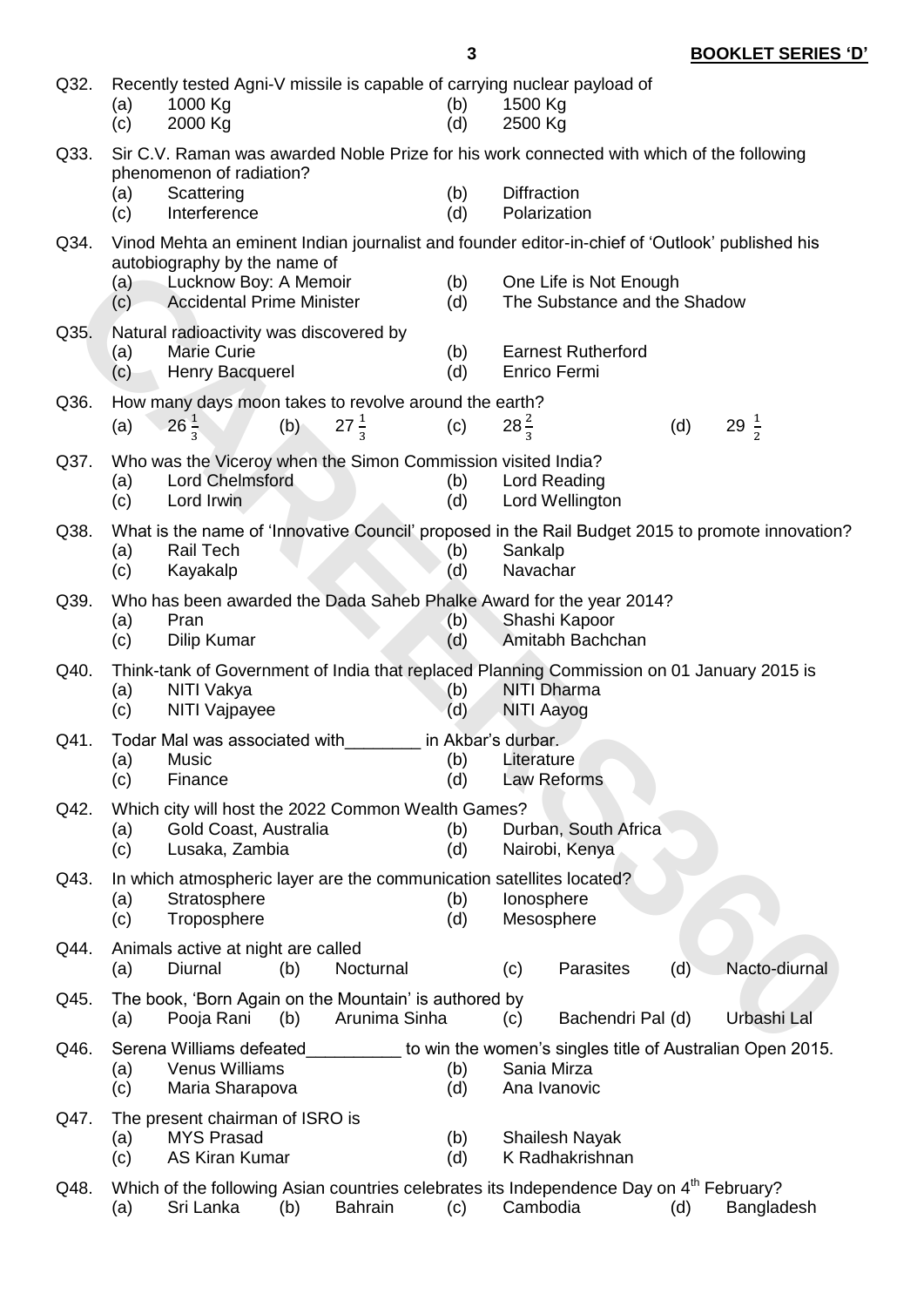| Q49. | (a)          | 1911                                                                                          | (b) | Mahatma Gandhi left South Africa to return to India in<br>1915           | (c)        | 1917                                                                                                                                                                                                             | (d) | 1919                  |
|------|--------------|-----------------------------------------------------------------------------------------------|-----|--------------------------------------------------------------------------|------------|------------------------------------------------------------------------------------------------------------------------------------------------------------------------------------------------------------------|-----|-----------------------|
| Q50. | (a)<br>(c)   | The Russian name of INS Vikramaditya is<br><b>Admiral Groshkov</b><br><b>Admiral Nakhimov</b> |     |                                                                          | (b)<br>(d) | <b>Admiral Gorbachev</b><br><b>Admiral Petr Bezobrazov</b>                                                                                                                                                       |     |                       |
| Q51. | (a)<br>(c)   | In the Lonely Hour<br><b>Beyonce</b>                                                          |     |                                                                          | (b)<br>(d) | Indian-American music composer, Ricky Kej has won the Grammy Award for the album<br><b>Morning Phase</b><br><b>Winds of Samsara</b>                                                                              |     |                       |
| Q52. |              | the original price?                                                                           |     |                                                                          |            | The price of an item is decreased by 25%. What percent increase must be done in new price to get                                                                                                                 |     |                       |
|      | (a)          | $33\frac{1}{3}\%$                                                                             |     | (b) $43\frac{3}{4}\%$ (c) $55\frac{2}{3}\%$                              |            |                                                                                                                                                                                                                  |     | (d) $65\frac{1}{4}\%$ |
| Q53. | (a)          | 2:1                                                                                           | (b) | the ratio of milk and water of the new mixture will be<br>1:2            | (c)        | In a mixture of 35 litres, the ratio of milk and water is 4:1. If 7 litres of water is added to the mixture,<br>4:5                                                                                              | (d) | 5:4                   |
| Q54. |              |                                                                                               |     |                                                                          |            | A's salary is 50% more than B's. How much percent is B's salary less than A's?                                                                                                                                   |     |                       |
|      | (a)          | $63\frac{1}{4}\%$                                                                             |     | (b) $43\frac{1}{4}\%$ (c) $53\frac{1}{3}\%$                              |            |                                                                                                                                                                                                                  | (d) | $33\frac{1}{2}\%$     |
| Q55. |              |                                                                                               |     |                                                                          |            | A train 150 m long is running with a speed of 68 km/h. In what time will it pass a man who is running                                                                                                            |     |                       |
|      | (a)          | 8 sec                                                                                         | (b) | at 8 km/ h in the same direction in which the train is going?<br>8.5 sec | (c)        | 9 sec                                                                                                                                                                                                            | (d) | 9.5 sec               |
| Q56. |              |                                                                                               |     |                                                                          |            | A man lent a sum of money at the rate of simple interest of 4%. If the interest for 8 years is Rs 340                                                                                                            |     |                       |
|      | (a)          | less than the principal, the principal is<br><b>Rs 500</b>                                    | (b) | Rs 520                                                                   | (c)        | <b>Rs 540</b>                                                                                                                                                                                                    | (d) | <b>Rs 560</b>         |
| Q57. |              |                                                                                               |     | the work in 40 days, then together all will finish the work in           |            | A does $\frac{1}{2}$ as much work as B and C does $\frac{1}{2}$ as much work as A and B together. If C alone can finish                                                                                          |     |                       |
|      | (a)          |                                                                                               |     |                                                                          |            | 30 days (b) $13\frac{1}{3}$ days (c) 15 days                                                                                                                                                                     | (d) | 20 days               |
| Q58. |              |                                                                                               |     |                                                                          |            | A sum was invested for 3 years at simple interest at a certain rate. Had it been invested at 4%<br>higher rate of interest, it would have fetched Rs 600 more. The sum is                                        |     |                       |
|      | (a)          | <b>Rs 4000</b>                                                                                | (b) | Rs 4950                                                                  | (c)        | <b>Rs 5000</b>                                                                                                                                                                                                   | (d) | Rs 5150               |
| Q59. |              |                                                                                               |     | much did he gain or lose in the whole transaction?                       |            | Anmol sold two items for Rs 1000 each. On one, he gained 10% and on other, he lost 10%. How                                                                                                                      |     |                       |
|      | (a)          | profit, 0.95% (b)                                                                             |     | loss, 1%                                                                 | (c)        | profit, 10%                                                                                                                                                                                                      | (d) | loss, 10%             |
| Q60. |              |                                                                                               |     | reduces by 100g. Find the weight of the boy who left the class.          |            | The average weight of 50 boys in a class is 45 Kg. When one boy leaves the class, the average                                                                                                                    |     |                       |
|      | (a)          | 50 Kg                                                                                         | (b) | 50.8 Kg                                                                  | (c)        | 49 Kg                                                                                                                                                                                                            | (d) | 49.9 Kg               |
| Q61. |              |                                                                                               |     |                                                                          |            | A can do $\frac{1}{2}$ of a piece of work in 8 days while B can do $\frac{1}{2}$ of the same work in 8 days. In how many                                                                                         |     |                       |
|      | (a)          | days can both do it together?<br>9.6 days                                                     | (b) | $10.5$ days                                                              | (c)        | $11.2$ days                                                                                                                                                                                                      | (d) | 16 days               |
| Q62. | journey is   |                                                                                               |     |                                                                          |            | A steamer moves with a speed of 4.5 km/h in still water to a certain upstream point and comes back<br>to the starting point in a river which flows at 1.5 km/h. The average speed of steamer for the total       |     |                       |
|      | (a)          | 12 km/h                                                                                       | (b) | 9 km/h                                                                   | (c)        | 6 km/h                                                                                                                                                                                                           | (d) | 4 km/h                |
| Q63. | (a)          | 9 km                                                                                          | (b) | 10 km                                                                    | (c)        | A boat travels upstream from B to A and downstream from A to B in 3 hours. If the speed of the boat<br>in still water is 9 Km/h and the speed of the current is 3 Km/h, the distance between A and B is<br>11 km | (d) | 12 km                 |
| Q64. | the train is |                                                                                               |     |                                                                          |            | A train covers a distance of 12 km in 10 min. If it takes 6 sec to pass a telegraph post, the length of                                                                                                          |     |                       |
|      | (a)          | 90 m                                                                                          | (b) | 100 m                                                                    | (c)        | 120 m                                                                                                                                                                                                            | (d) | 140 m                 |

**4 BOOKLET SERIES 'D'**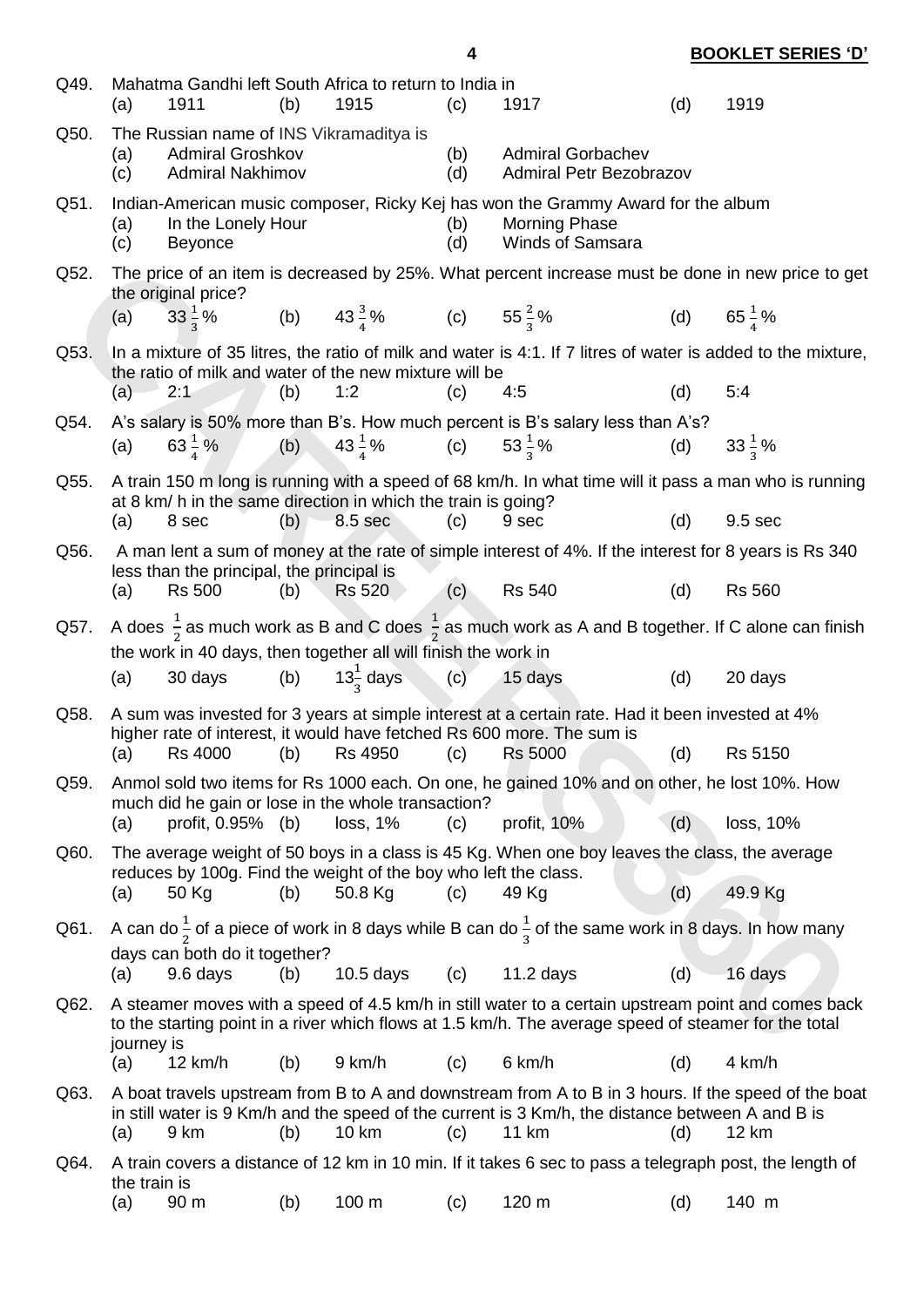|               |                                                                                                                                  |                                                                                 |     |               |     | 5          |                                                                                                                                                                                                       |     | <b>BOOKLET SERIES 'D'</b>                                                                                         |
|---------------|----------------------------------------------------------------------------------------------------------------------------------|---------------------------------------------------------------------------------|-----|---------------|-----|------------|-------------------------------------------------------------------------------------------------------------------------------------------------------------------------------------------------------|-----|-------------------------------------------------------------------------------------------------------------------|
| Q65.          |                                                                                                                                  |                                                                                 |     |               |     |            | If the selling price is doubled, the profit triples. The profit percent is                                                                                                                            |     |                                                                                                                   |
|               | (a)                                                                                                                              | $66\frac{1}{2}$ %                                                               | (b) | 150%          |     | (c)        | 100%                                                                                                                                                                                                  | (d) | 90%                                                                                                               |
| Q66.          | (a)                                                                                                                              | Deccan                                                                          | (b) | Kaas          |     | (c)        | in some manner, while the fourth one is different. Choose the word which is different from the rest.<br>Chhota Nagpur                                                                                 | (d) | Q66-70. In each of the following questions, four words have been given out of which three are alike<br>Nanda Devi |
| Q67.          | (a)                                                                                                                              | <b>Brass</b>                                                                    | (b) | <b>Bronze</b> |     | (c)        | Silver                                                                                                                                                                                                | (d) | <b>Steel</b>                                                                                                      |
| Q68.          | (a)<br>(c)                                                                                                                       | <b>Small Betrayals</b><br>Shooting from the Hip                                 |     |               |     | (b)<br>(d) | We Indians<br><b>Surviving Men</b>                                                                                                                                                                    |     |                                                                                                                   |
| Q69.          | (a)                                                                                                                              | Documentary (b)                                                                 |     | Puppet        |     | (c)        | Commentary                                                                                                                                                                                            | (d) | Feature                                                                                                           |
| Q70.          | (a)                                                                                                                              | Niagara                                                                         | (b) | Alamere       |     | (c)        | Kempty                                                                                                                                                                                                | (d) | Andes                                                                                                             |
|               |                                                                                                                                  |                                                                                 |     |               |     |            | Q71-75 In each of the following questions find out the alternative which will replace the question                                                                                                    |     |                                                                                                                   |
| mark.<br>Q71. | (a)<br>(c)                                                                                                                       | Capriciousness : Reliability :: ?:?<br>Heated : Boiling<br>Arbitrary: Whimsical |     |               |     | (b)<br>(d) | Tenacious: Practicality<br>Unreliable : Inhuman                                                                                                                                                       |     |                                                                                                                   |
| Q72.          | Zenith: Nadir: ?:?<br>Indigent: Poverty<br>(b)<br>Zeal: Eagerness<br>(a)<br><b>Success: Peak</b><br>(c)<br>(d)<br>Genuine: Phony |                                                                                 |     |               |     |            |                                                                                                                                                                                                       |     |                                                                                                                   |
| Q73.          | (a)<br>(c)                                                                                                                       | Pedagogy: Teaching: ?:?<br>Telepathy: Emotions<br>Mycology: Fossils             |     |               |     | (b)<br>(d) | Radiology: Sound<br>Entomology: Insects                                                                                                                                                               |     |                                                                                                                   |
| Q74.          | (a)<br>(c)                                                                                                                       | Graceful: Clumsy: : ?:?<br>Horror: Sympathy<br>Recapitulate: Synopsis           |     |               |     | (b)<br>(d) | Laugh: Cry<br>Encumber: Burden                                                                                                                                                                        |     |                                                                                                                   |
| Q75.          | (a)<br>(c)                                                                                                                       | Blizzard: Freeze: ?:?<br>Insult: Humiliation<br><b>Caution: Careless</b>        |     |               |     | (b)<br>(d) | Bad: Immoral<br>Jealousy: Respect                                                                                                                                                                     |     |                                                                                                                   |
|               |                                                                                                                                  |                                                                                 |     |               |     |            | not have some inter-linkage. Each group of elements may fit into one of these diagrams at (a), (b),<br>(c) or (d). You have to indicate the group of elements which correctly fits into the diagrams. |     | Q 76-80. Each of these questions given below contains three elements. These elements may or may                   |
| Q76.          | Material?                                                                                                                        |                                                                                 |     |               |     |            | Which of the following diagrams indicates the best relation between Steel, Wood, and Building                                                                                                         |     |                                                                                                                   |
|               | (a)                                                                                                                              |                                                                                 |     |               | (b) |            |                                                                                                                                                                                                       |     |                                                                                                                   |
|               | (c)                                                                                                                              |                                                                                 |     |               | (d) |            |                                                                                                                                                                                                       |     |                                                                                                                   |
| Q77.          | Patients?                                                                                                                        |                                                                                 |     |               |     |            | Which of the following diagrams indicates the best relation between Females, Doctors, and                                                                                                             |     |                                                                                                                   |



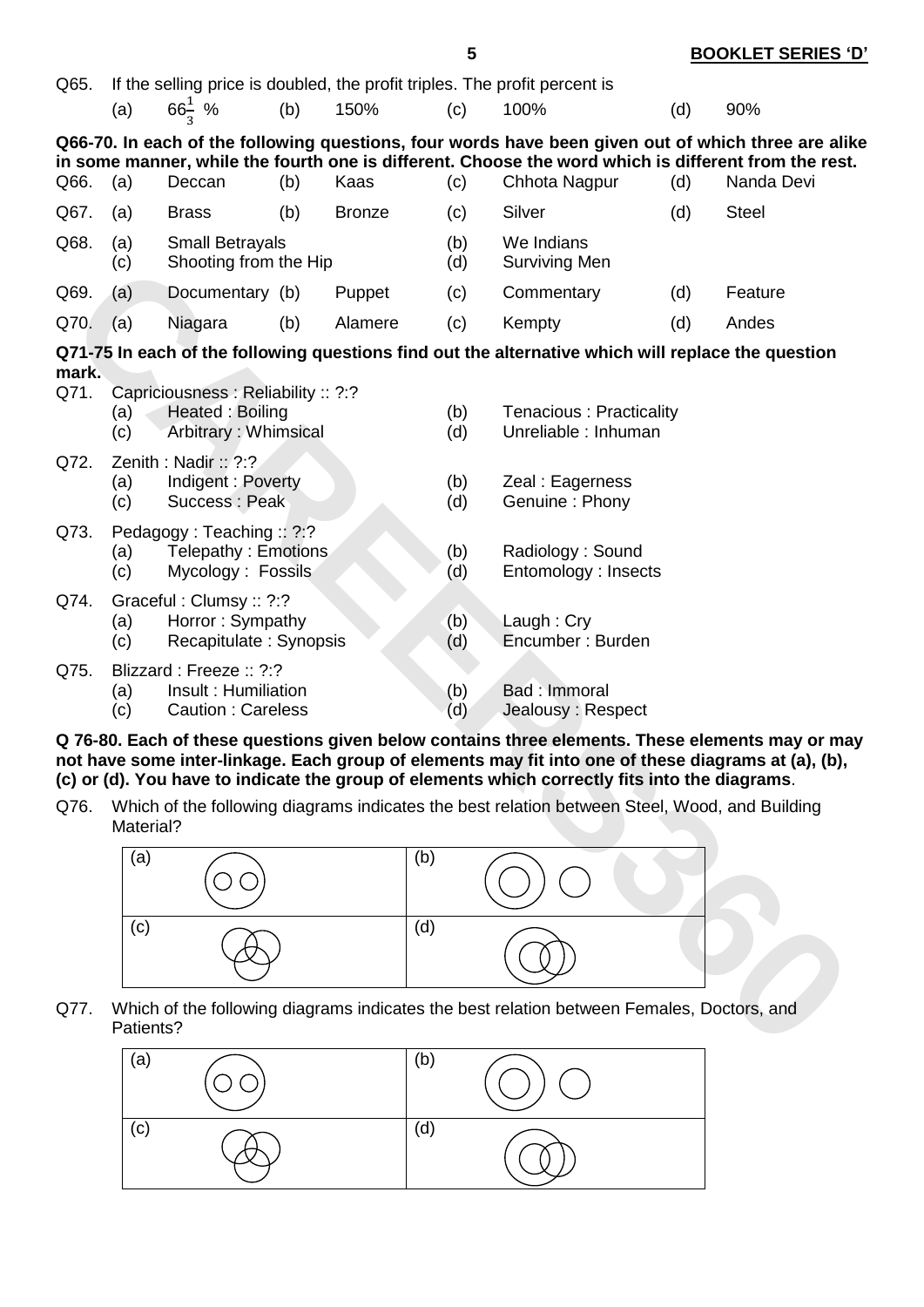Q78. Which of the following diagrams indicates the best relation between Males, Fathers and Human Being?



Q79. Which of the following diagrams indicates the best relation between Doctors, Teachers and Engineers?



Q80. Which of the following diagrams indicates the best relation between Detectives, Spies and Men with Beards?



**Q81-85. Each of the following questions consists of two sets of figures. Figures 1, 2, 3 and 4 constitute the Problem Set while figures (a), (b), (c) and (d) constitute the Answer Set. There is a definite relationship between figures (1) and (2). Establish a similar relationship between figures (3) and (4) by selecting a suitable figure from the Answer Set that would replace the question mark (?) in fig.(4).**

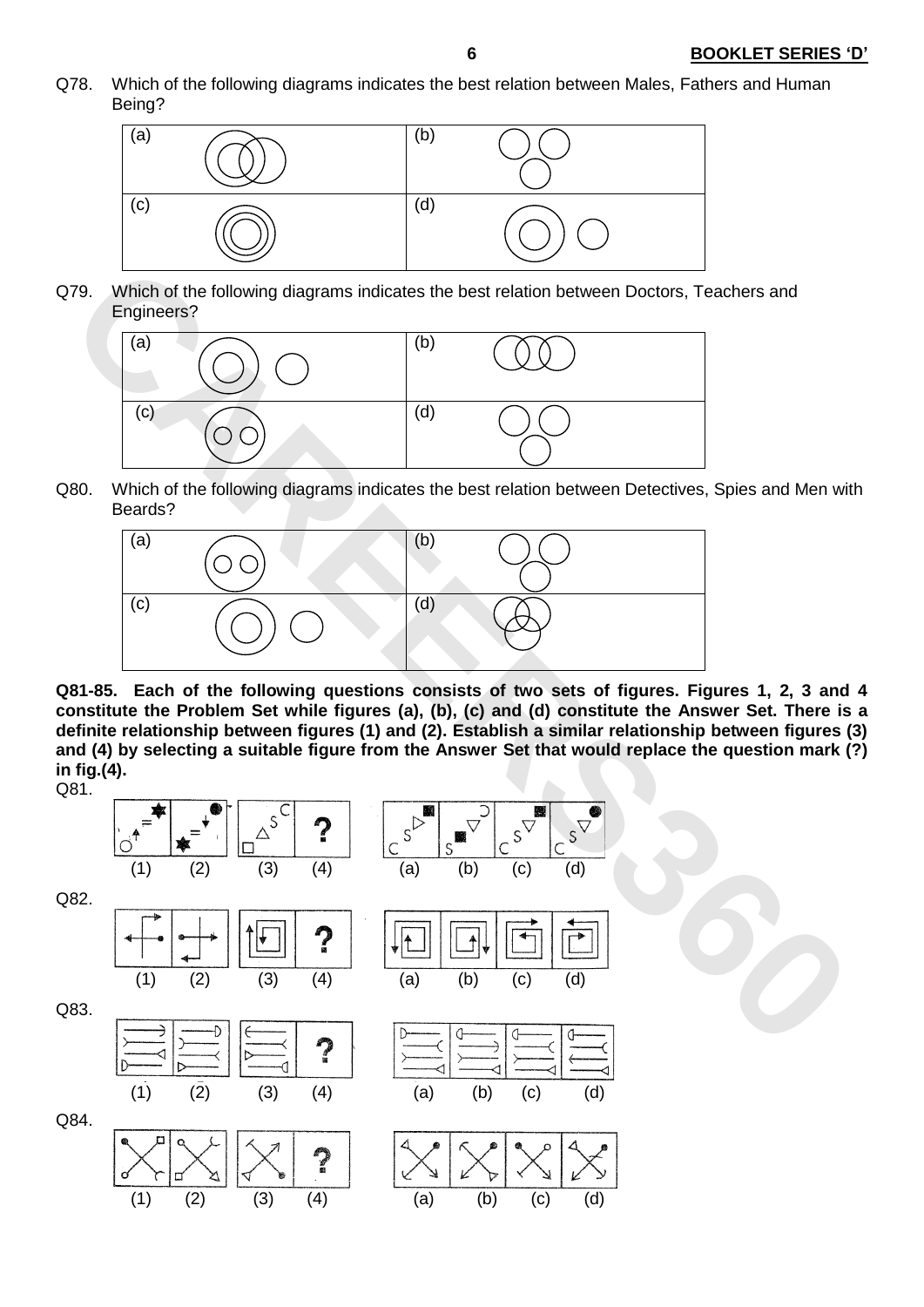Q85.



**Q86-90. In each problem, out of the four figures marked (a) (b) (c) and (d), three are similar in a certain manner. However, one figure is not like the other three. Choose the figure which is different from the rest.**



Q90.



(a) (b) (c) (d)

**Q91-95. In each of the following questions, select a figure from amongst the four alternatives, which when placed in the blank space of figure (X) would complete the pattern.**